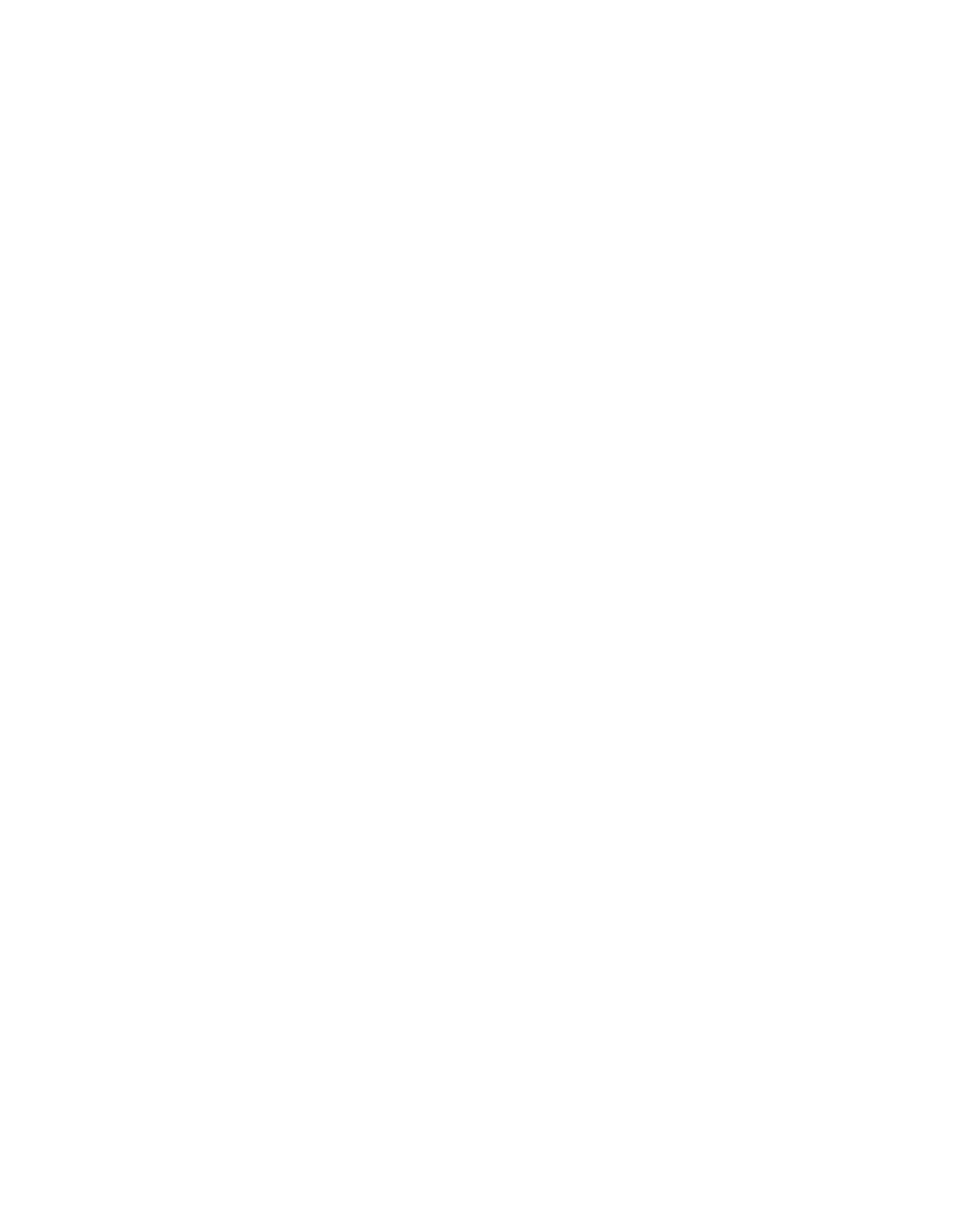## **Table of Contents**

|              | I.                                            |                                                 |
|--------------|-----------------------------------------------|-------------------------------------------------|
|              | <b>WELCOME</b>                                | 1                                               |
| II.          | <b>SNAPSHOTS</b>                              | 1                                               |
|              | A. Development and Alumni Relations           | 1<br>Β.                                         |
|              | <b>Enrollment and Career Services</b>         | $\mathbf{1}$                                    |
|              | C. Student Retention                          |                                                 |
|              | D. Academic Affairs                           |                                                 |
|              | <b>Student Life</b><br>E.                     | $\begin{array}{c} 3 \\ 3 \\ 5 \\ 5 \end{array}$ |
|              | F. Finance and Administration                 |                                                 |
|              | G. Government and Community Relations         | 6                                               |
|              | H. Communications                             | $\overline{7}$                                  |
|              | I. Diversity                                  | 8                                               |
|              | J. Parent/Student Relations                   | 9                                               |
|              | K. Retirees of the Year                       | 9                                               |
| III.         | <b>LOOKING AHEAD</b>                          | 9                                               |
|              | A. Climate                                    | 9                                               |
|              |                                               | <b>B</b> .                                      |
| Reallocation |                                               | 11                                              |
|              | C. Branding                                   | 12                                              |
|              | D. Re-accreditation                           | 13                                              |
|              | Capturing History through the RIT Press<br>Ε. | 13                                              |
|              | <b>New President</b><br>F.                    | 14                                              |
|              | G. Momentum                                   | 14                                              |
| IV.          | THANK YOU FOR THE MEMORIES                    | 15                                              |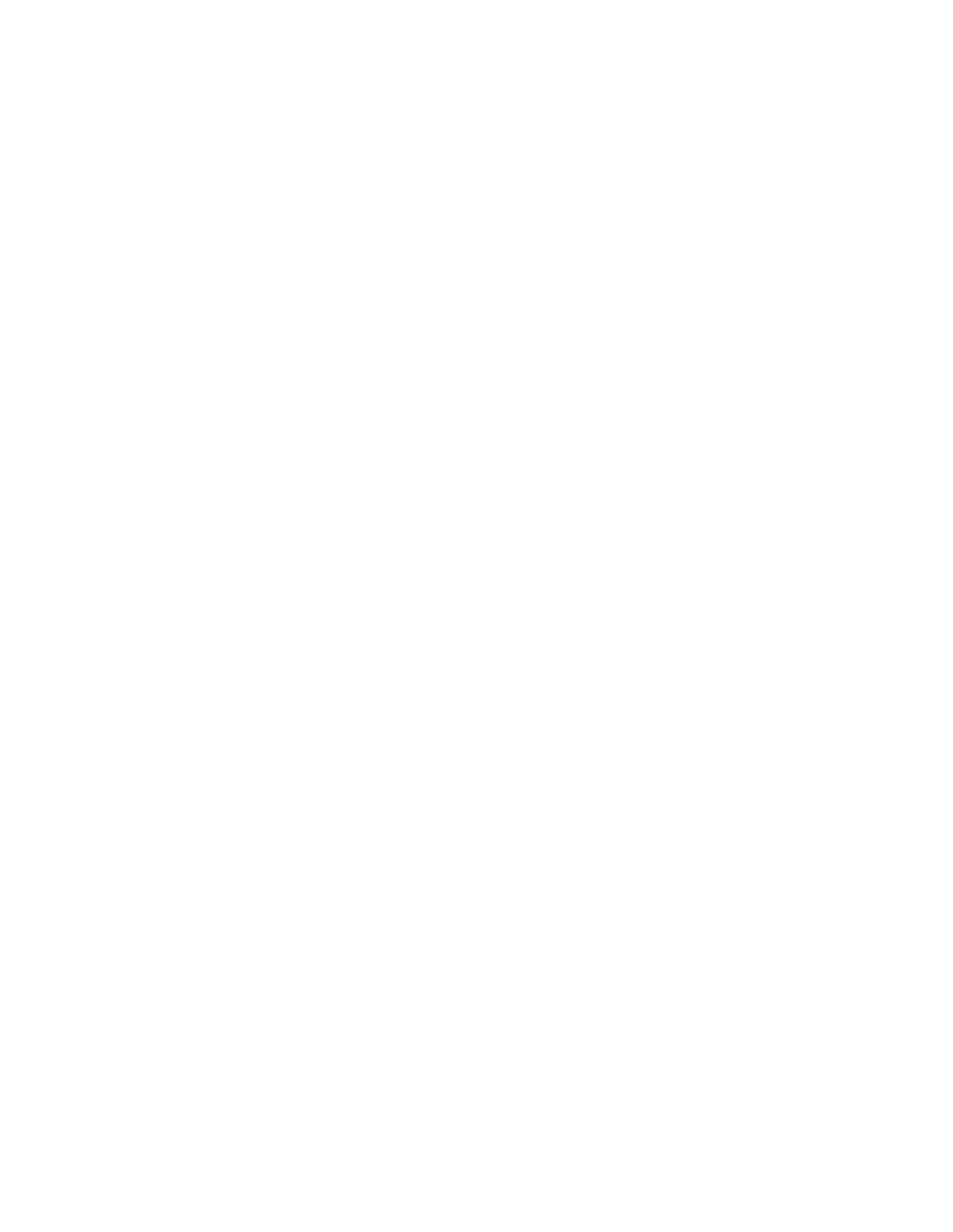## **WELCOME**

Good morning and welcome to the academic year 2006-7. This year 2,803 faculty and staff will be working the magic that is RIT. There are 261 new faculty and staff. Will all the new faculty and staff rise so we can give you a proper RIT welcome? Thank you for joining us and may your first year here fulfill all of your goals and dreams.

In what follows, I shall first provide a few snapshots of the past year. I shall then look ahead to the exciting year before us. Finally, I shall offer some concluding remarks.

#### **SNAPSHOTS**

#### **Development and Alumni Relations**

The largest capital campaign in RIT's history was completed on time, exceeding the \$300 million goal by \$9,708,511. New gifts and pledges over the past year totaled \$78,593,723, the largest (by far) fundraising year in RIT's history. Total activity for the year (including payments on pledges made in an earlier year) yielded a record \$89,004,695.

The new campaign faced a special challenge when then Vice President Laurel Price-Jones suddenly announced her decision to leave RIT. Lisa Cauda was appointed Interim Vice President.

Lisa and key trustees, especially Bill Buckingham, more than rose to the challenge. Everyone – trustees, faculty, staff, students, and community friends – pulled together, under the leadership of our colleagues in development, to bring about the successful outcome. Sixty-three percent of the faculty and staff contributed to the campaign, which is a very high rate across the country for university capital campaigns.

Alumni Relations continued its progress. For example:

 Twenty-two Chapters are established across the country, and another six are being developed.

The alumni online community now has more than 15,000 registrants.

 Alumni Weekend at the Brick City Homecoming had 1,245 alumni attending 36 weekend events.

#### **Enrollment and Career Services**

For the fall quarter of academic year 2005-6:

Total headcount enrollment decreased by 138 or .9%.

Total full-time-equivalent (FTE) enrollment decreased by 43 or .3%.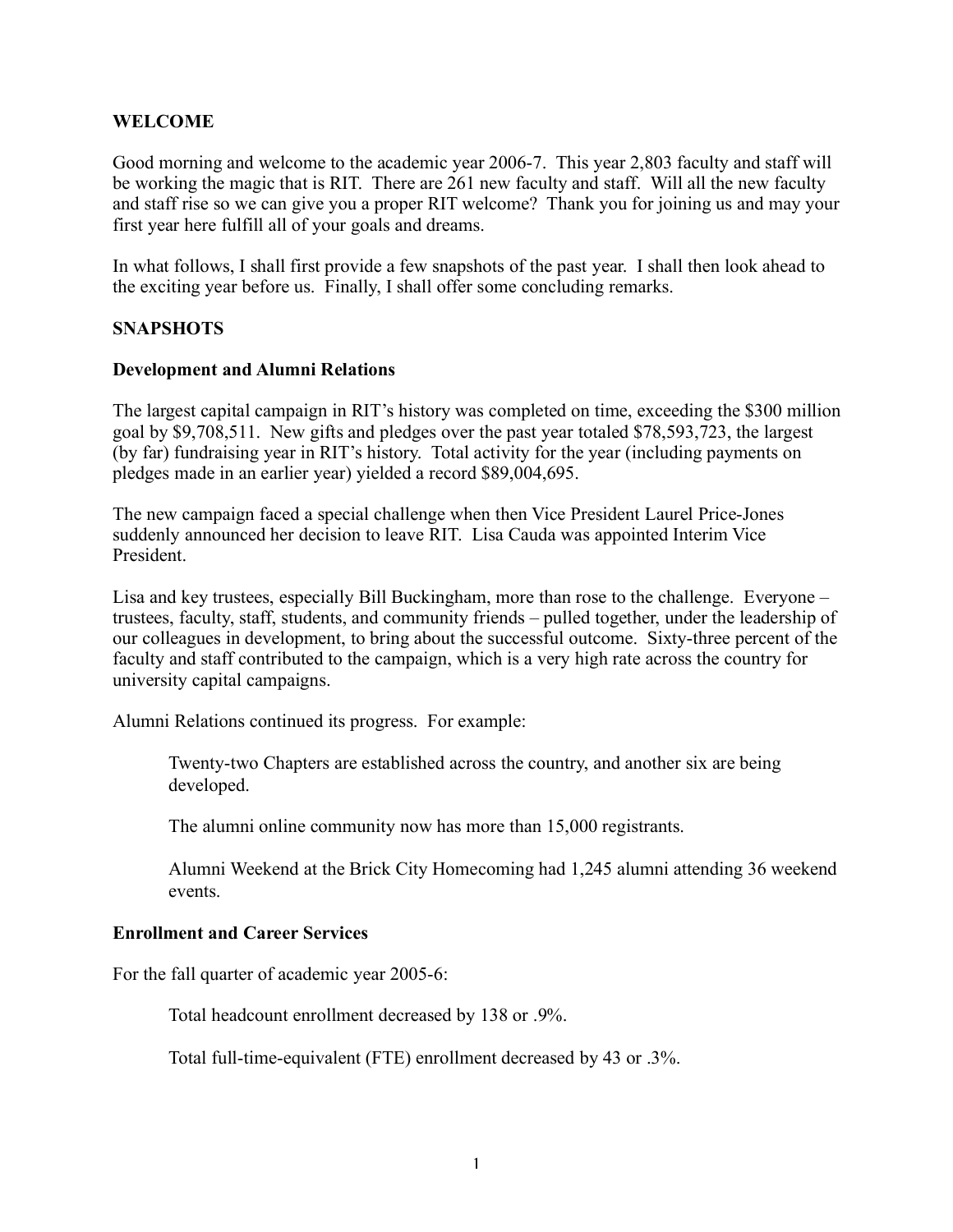These decreases were not expected. Special efforts were mounted over the year to reverse the decreases. We have succeeded. For the fall quarter of the academic year 2006-07:

Total headcount is projected to increase over last year by 188 or 1.2%.

Total full-time-equivalent (FTE) students are projected to increase by 180 or 1.5%.

The above data reflect new (incoming) students plus returning students. Future total enrollments will be driven by the number of new students in 2006. Recruitment outcomes for the 2006-7 year are particularly strong:

 Freshman and graduate applications achieved record highs. Freshman applications increased 10%, transfer applications increased 7%, and graduate applications increased 26%.

The incoming freshman class will be the largest in RIT's history.

New graduate students will exceed last year's class by 12%.

For the 2006-7 freshman class, the following information is of interest:

Women will increase by 8%, comprising 29% of the class.

 AALANA (African American, Latin American, and Native American) will grow by 8%, comprising 10% of the class.

50% of the freshmen will come from outside of New York State.

5% of the freshmen are international students.

 Student quality (measured by grade point average, rank in class, and standardized test scores) is comparable to 2005-6.

With regard to co-op and career services:

Co-op placements increased 9% over last year to an all-time high of 5,094.

Career Fair employer participation increased 42% to 297 companies (a record).

Co-op earnings by students exceeded \$30 million for the first time.

Overall campus interviews were up 33% to 2,478 (a record).

 The ten largest employers of Bachelor's and Master's degree holders include: Microsoft, Lockhead Martin, Micron Technologies, Toyota, Xerox, IBM, Harris Corporation, Boeing, Northrop Grumman, and Geico.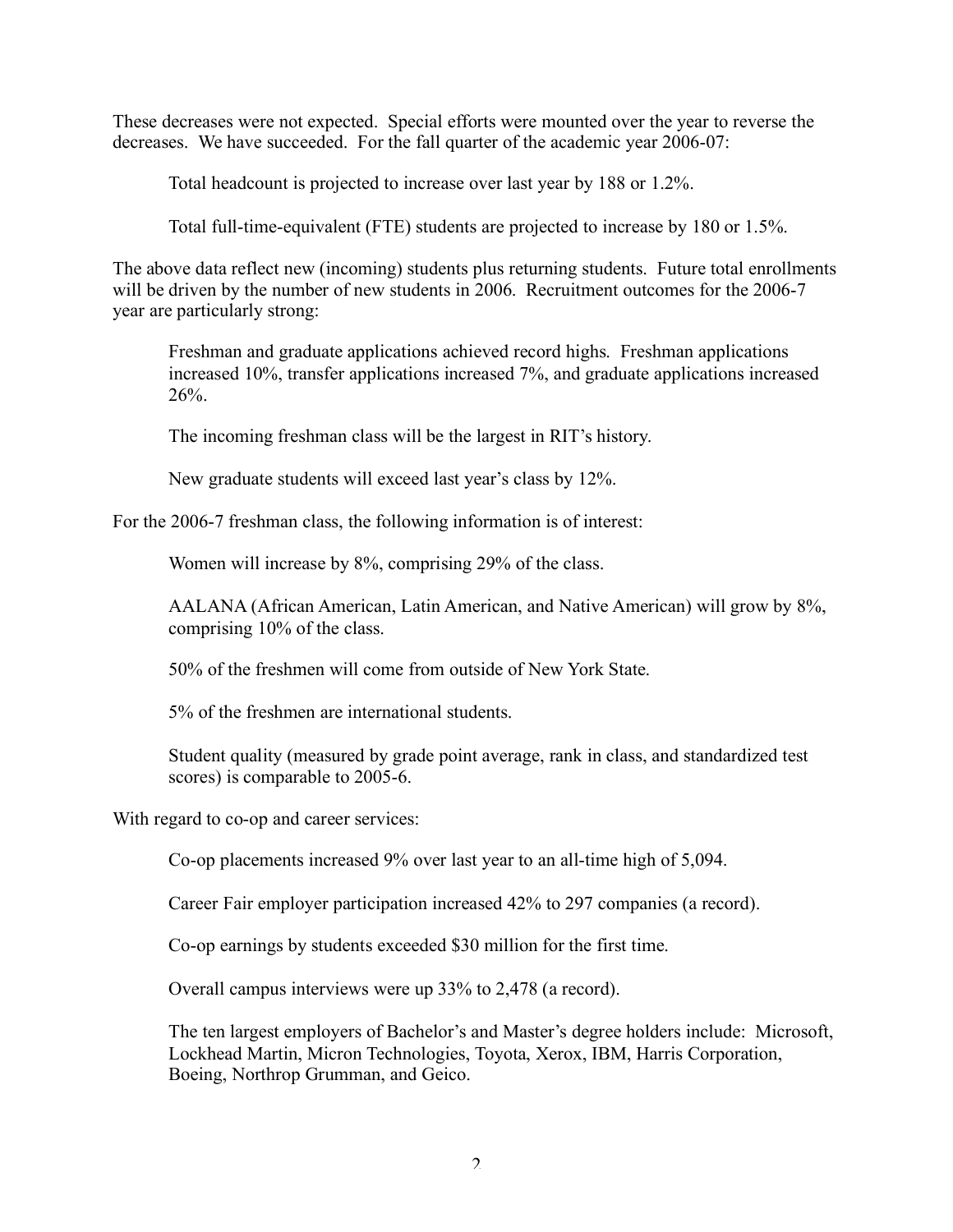## **Student Retention**

When student retention was first identified as a critical problem, the graduation rate was 58%. This rate had prevailed over the past 20 years. This is unacceptable.

A number of programs were introduced to increase this rate. These programs include the First Year Experience (FYE) program; the Early Alert program; a Degree Audit program; the possibility for full-year course registration; establishing an Internal Transfer Office; developing a more flexible curriculum with ready opportunities for minors and double majors; and introducing new pedagogy and faculty assignments to reduce the grades of D, F, and W in the freshman year, especially in the calculus, physics, and chemistry courses. Some of these programs have yet to reach their full potential in increasing retention/graduation rates.

Because of these efforts, the graduation rate was increased to 64% in 2005 for the 1998 cohort. Again, this is unacceptable. Two years ago, Kit Mayberry introduced the concept of Learning Communities (LC's). An LC is a cohort of, ideally, 20-30 students who stay together for about half of the courses they take in the freshman year, with the option to stay together for selected courses in subsequent years. Professors who teach LC's meet regularly to discuss the cohort as a whole and to share experiences regarding individual students. LC's, in conjunction with the other programs cited, appear to be the key to increasing retention and (as a consequence) graduation rates.

This past year, 22 LC's were offered, with 429 students from all RIT colleges (except NTID) participating. In the coming year, 35 LC's will be offered to approximately 900 students. This year's freshman retention rate for LC's is expected to be 92.5%, compared to 90.5% last year for freshman LC's and to 88% for freshman over the campus as a whole.

If this year's LC retention rate is projected forward, this cohort should experience an 80% graduation rate. As LC's are introduced more extensively in future years, we expect the campus as a whole to have an 80% graduation rate within a few years because of the impact of LC's alone. If we intervene in other ways now being discussed in sophomore and upper division classes, we believe we can achieve a Category-of-One graduation rate of 90% by the completion of the current Strategic Plan in 2015.

## **Academic Affairs**

Highlighted activities from the Division of Academic Affairs include:

Establishment of a School for Mathematics which will efficiently coordinate:

- Undergraduate and graduate courses and programs for College of Science majors and majors from other colleges.
- Research and teaching.
- External initiatives.
- Academic advising.
- Faculty and student assessment.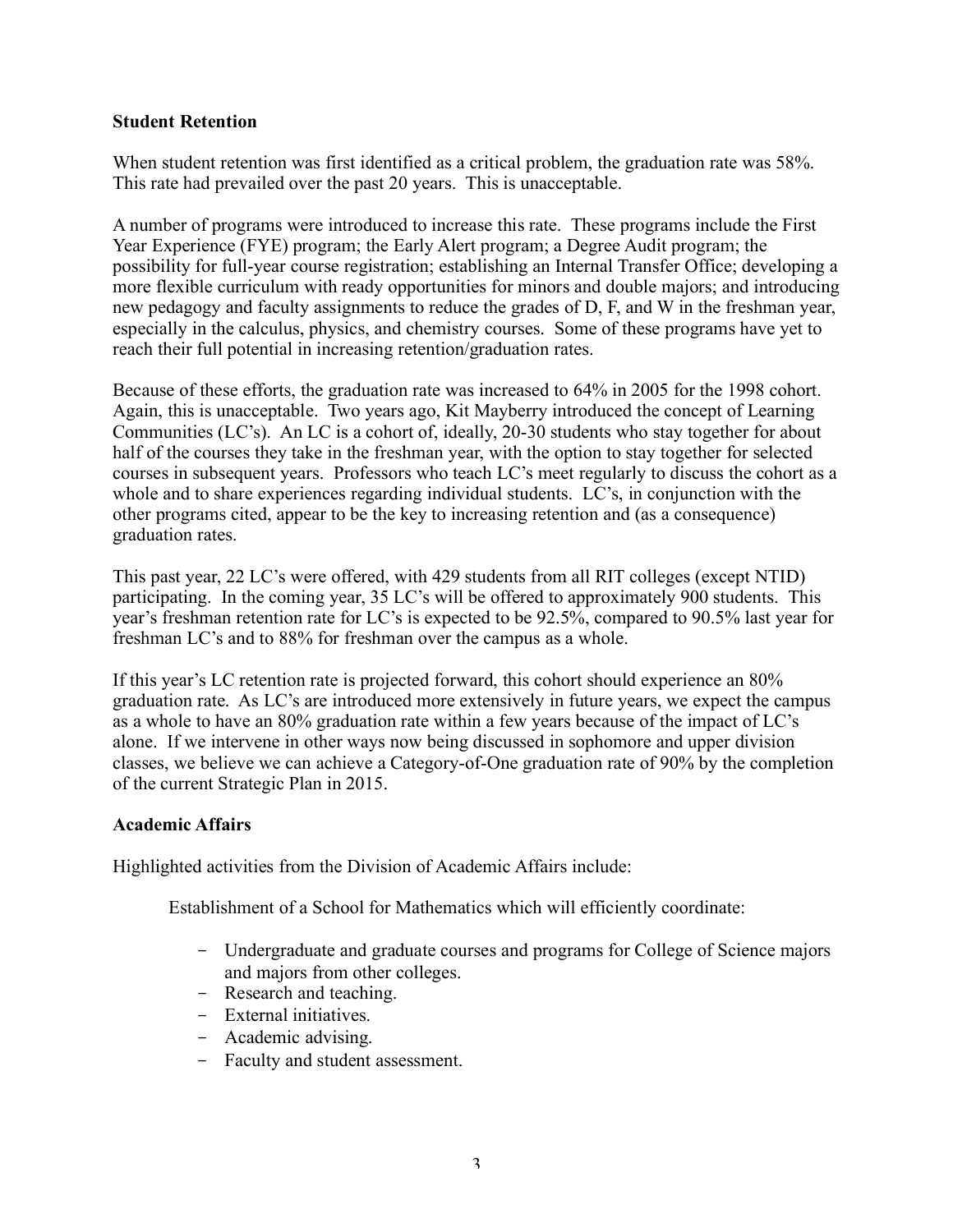The College of Science generates almost 20% of the RIT student credit hours, with the Department of Mathematics delivering almost half of these credit hours. The new School is the largest academic department at RIT in terms of faculty, and produces more student credit hours than the College of Business and the College of Engineering.

Identified six strategic technologies for research initiatives. The technologies are:

- Imaging Science.
- Microsystems Engineering.
- Sustainable Systems.
- Computing and Information Technology.
- Astrophysics Science and Technology.
- Access Technology.

 Increased the number of course offerings in Entrepreneurship from two undergraduate and one graduate to five undergraduate and four graduate offerings, with three new sections in the coming year.

 Obtained \$480,000 over three years from the Luce Foundation to plan a Ph.D. program in Sustainability.

Approved new programs in:

- Ph.D. Computing & Information Science.
- M.S. Game Design & Development.
- M.S. Networking & System Administration.
- B.S. Biomedical Sciences.
- B.S. Digital Cinema.
- B.S. Urban & Community Studies.

Pending new programs (in Albany) are:

- Ph.D. Color Science.
- M.S. Software Engineering.
- M.S. Facilities Management.

 This July and August RIT hosted 257 middle- and high-school teachers from 166 schools in 28 states. RIT is the NY State affiliate for Project Lead the Way (PLTW). PLTW is a pre-engineering curriculum for middle- and high-school students. RIT trains teachers to teach pre-engineering courses for which their students can receive college credit. During the 2005-06 academic year, 1,333 high school students received RIT college credit for the PLTW courses they took in high school.

#### **Student Life**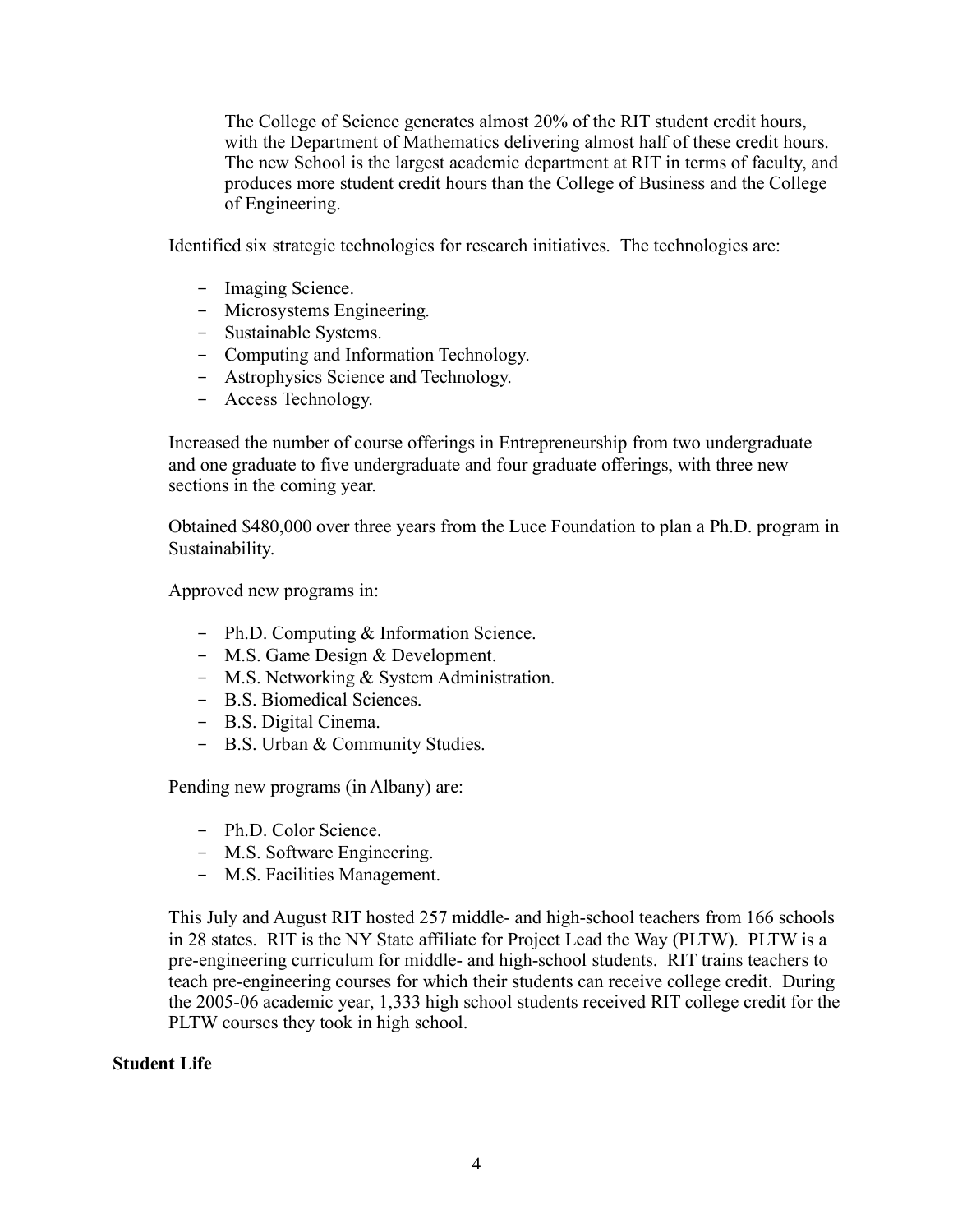Mary-Beth Cooper continues to introduce spirit and spark into student life at RIT. Some of the metrics which reflect this progress are included in the Noel Levitz nationally-normed survey of students' perceptions of their experience at RIT (approximately 2,000 RIT students participated in the survey):

 The most important satisfaction categories for RIT students (in order of importance) are: instructional effectiveness, advising, safety/security, campus climate, registration effectiveness, student centeredness, and concern for the individual. RIT improved significantly in each of these categories from 1996 to 2006.

 Between 2004 and 2006, of the 89 individual items which make up the categories in the survey, RIT declined in only one (adequate selection of food in the cafeteria).

Noel Levitz identified items of "strategic strength" for RIT. These are:

- Content of major courses is valuable.
- Instruction in major is excellent.
- Quality in all classes is excellent.
- Most faculty knowledgeable in field.
- Academic advisor knows major.
- I am able to experience intellectual growth.
- Good variety of courses.
- Major requirements are clear/reasonable.
- Computer labs adequate/accessible.
- Academic advisor is approachable.
- There is a commitment to academic excellence on the campus.
- Faculty available after class/office hours.
- Campus is safe and secure for students.
- Campus is well-maintained.
- Institution has good reputation within the community.
- Drop/add policies are reasonable.

Noel Levitz identified no "Institutional Challenges".

#### **Finance and Administration**

The accomplishments of F&A include significant cost cutting, revenue generation, and high service. From 560 specifically identified items of this nature that cut across the entire division, I have selected a few to offer a sense of the scope and scale of these activities:

 Restructured long term institutional debt resulting in present value estimated savings of \$7.7 million over the life of the bonds. The strategies invoked to achieve these savings included the advanced refunding of pre-1997 debt and a basis swap involving the Series 2002 A-bonds.

 Closed on the sale of Racquet Club property generating a sale value of \$700,000 cash for the Institute. In conjunction with this sale, the RIT associated retirement community was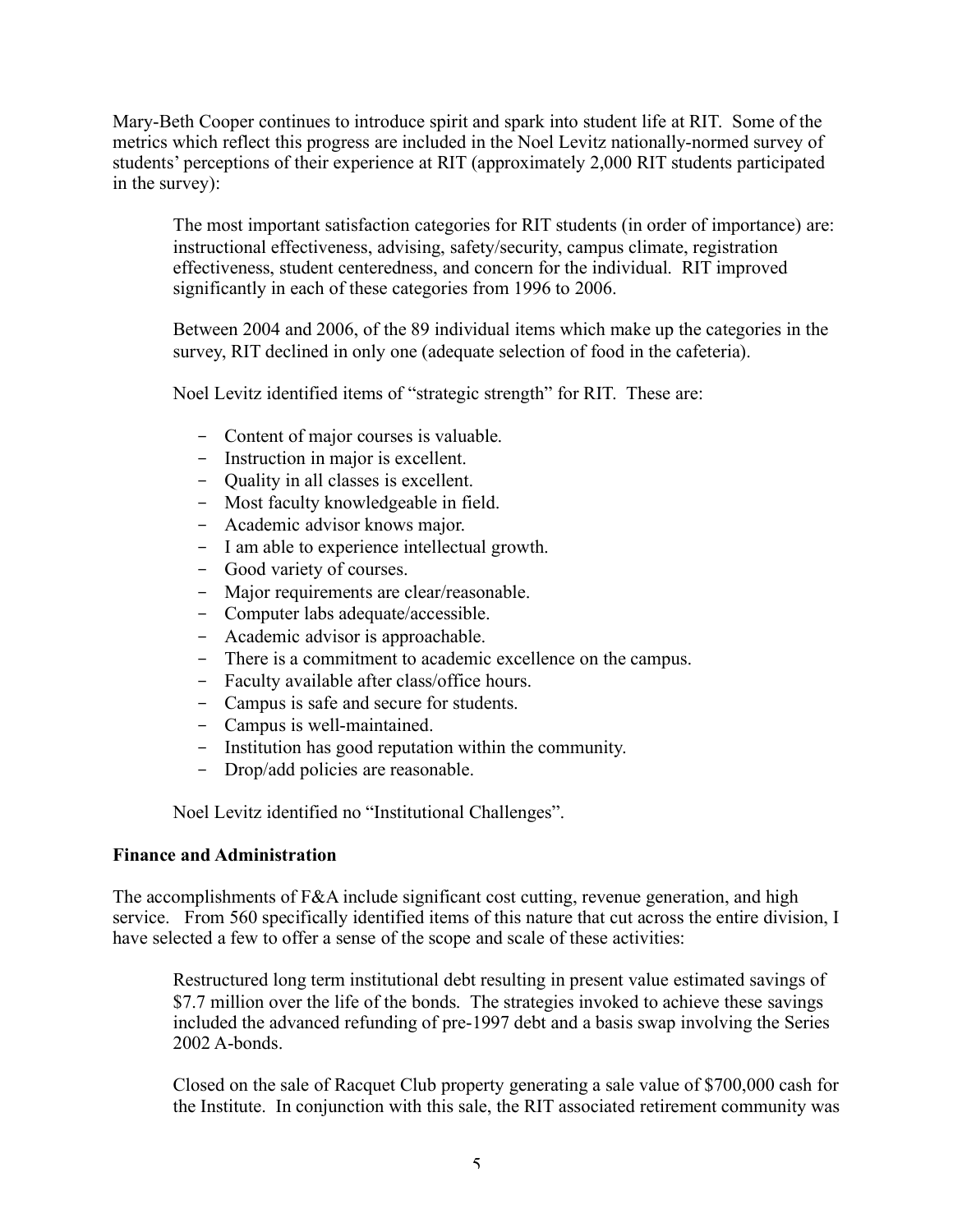successfully launched with the construction and sale of five patio homes and total site development work underway.

 Food Services completely renovated the Dinning Commons food facility with new food concepts which resulted in an increase of customers by over 100,000 (149% increase) during the fiscal year.

 Field House operations generated \$166,747 of revenue for the Institute, which was a 52% increase from the previous year.

 Information and Technology Services completed the major project of replacing social security numbers as the primary identifier on campus for students, staff, and faculty. This was a major achievement and required a total departmental effort to achieve.

Initiated construction on:

- College of Engineering expansion (\$8.4 million).
- College of Business expansion (\$3.3 million).
- College of Applied Science and Technology Engineering Technology Building (\$8.5 million).
- Center for Bio-Science Education and Training (\$12.4 million).
- Communication Services for the Deaf Student Development Center (\$6 million).
- Frisina Quad (\$847K).

College Town will break ground before the end of the year.

## **Government and Community Relations**

The Government and Community Relations Division continues to leave torrents of dust in their wake. For example:

 At the Federal level, \$3 million in additional dollars were secured to support research in defense modernization and sustainment in CIMS, bringing the total to \$24 million over 9 years. In addition, \$4 million was approved for a new research initiative in alternative fuels, and \$2 million was secured to support road infrastructure adjacent to RIT. These results were obtained because of the very close working relationship RIT has with Senators Clinton and Schumer, as well as Senator Inouye of Hawaii, Congressmen Kuhl and Reynolds, and Congresswoman Slaughter.

 At the State level, \$1.6 million has been raised to support CIMS research and outreach programs, infrastructure improvements on Jefferson Road, and NTID community interpreting programs. Again, outstanding professional and personal relationships are maintained with the Rochester delegation.

Special events on the RIT campus include:

- U.S. First Robotics Competition.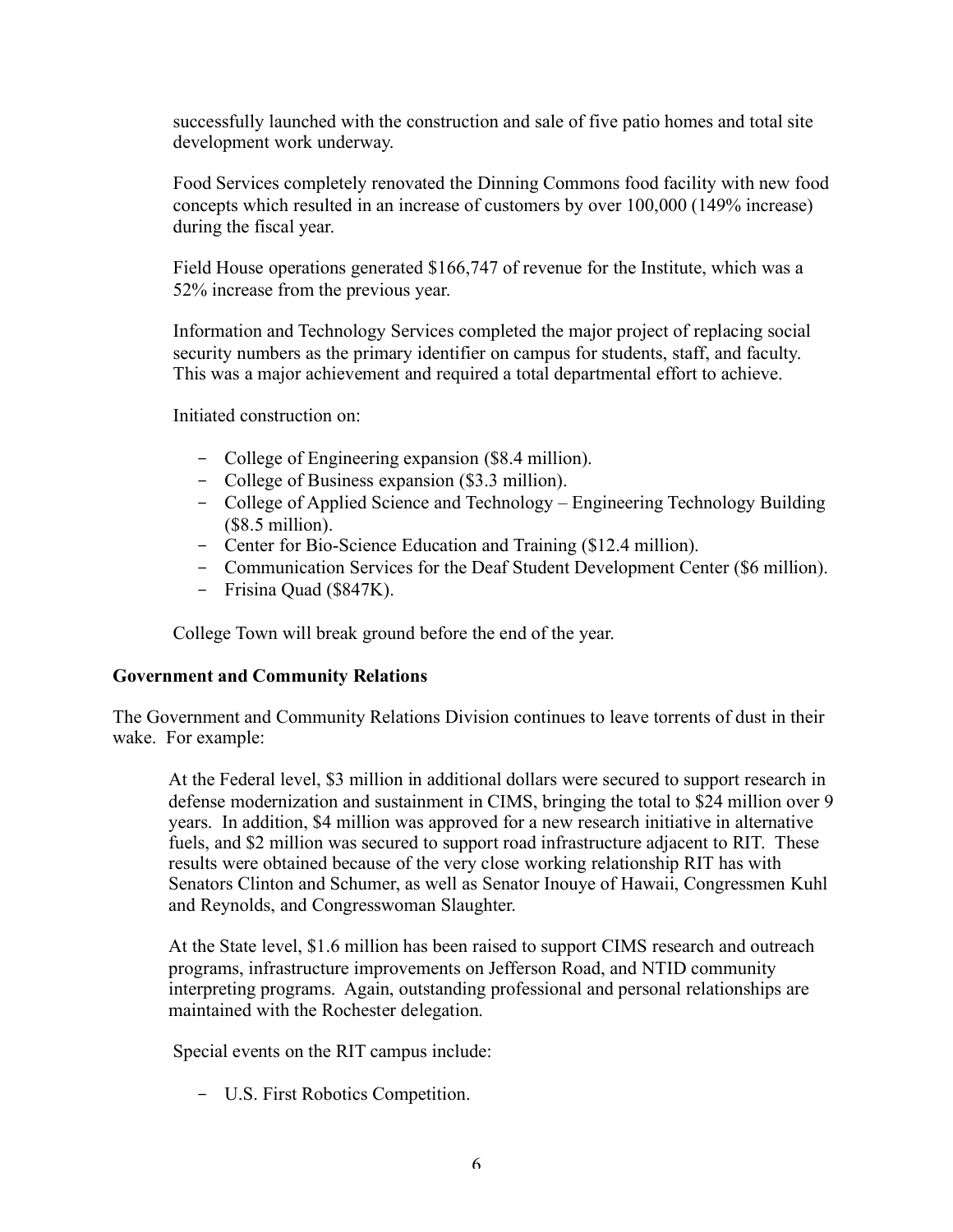- Chase Corporate Challenge (10,000 runners and 10,000 on-lookers).
- PBS's By the People.
- Track and Field Competition for the Special Olympics.
- Empire State Games.

 RIT surpassed its United Way campaign goal, raising over \$368,000. RIT leads the area colleges in per capita giving and has one of the highest participation rates in the Colleges Division.

 RIT is supporting Professor of Criminal Justice John Klofus as a Loaned Executive to Mayor Duffy. John will establish a Center for Public Safety Initiatives at RIT to analyze data and build models to prevent violence in the City. This is a unique joint partnership with RIT, the City of Rochester, and the Rochester Police Department.

 The Liberty Hill Breakfast Series held 21 sessions involving 850 participants. Over the past fourteen years, there have been 276 sessions accommodating 10,141 participants.

## **Communications**

University News Service (UNS) continues to forge ahead:

 *Democrat and Chronicle* placements were up 8% from the previous year; coverage on local TV stations was up 31%, and up 43% overall when TV stations outside of Rochester are factored in; radio coverage was up 120%.

 There were 840,000 visitors to the UNS Website, 78% higher than the previous year. There were more than two million pages of news, up 61%.

 The RIT film documentary "RIT 175", produced by RIT and WXXI, received a Telly Award.

 UNS was presented five PRISM awards from the Public Relations Society of America-Rochester Chapter. These were top honors judged by the Indianapolis Chapter. The awards were for Editorial/Op-Ed, Feature Story, Photography, Video News Release, and the *News & Events* Newsletter.

UNS launched its first pod cast, "The President Simone Radio Show" with WITR.

 The "Ask the President" Website fielded more than 500 questions over the past three years.

The "Ask Al" WITR radio call in show had four live one-hour broadcasts.

## **Diversity**

 An Office of Diversity, headed by a Chief Diversity Officer (CDO), has been established. Alfreda Brown, currently Chairperson of the Commission for Promoting Pluralism, will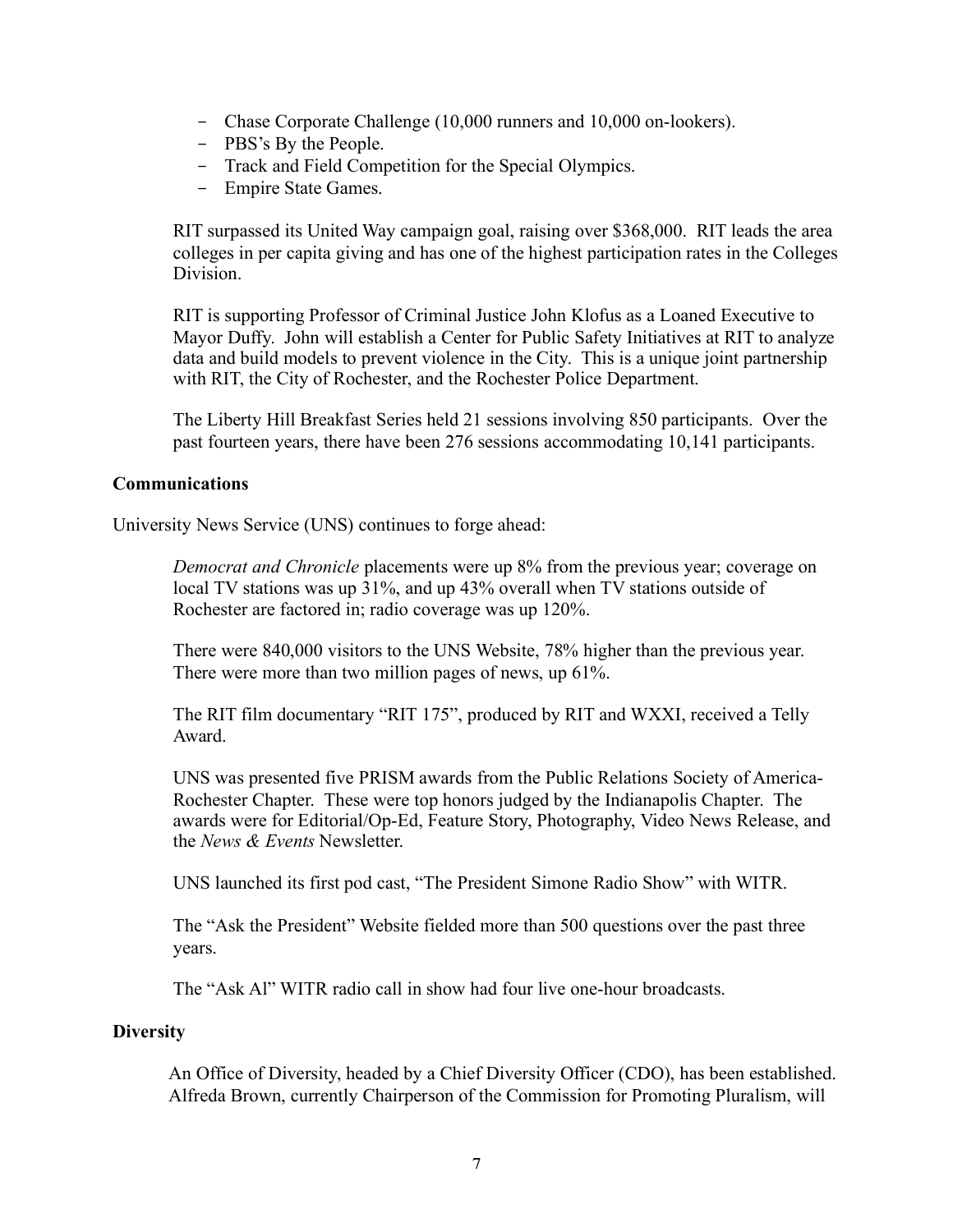serve a two-year appointment as Interim CDO. The CDO, reporting directly to me on the same line as the Vice Presidents, will bring together our numerous diversity initiatives across the campus so we can have a cohesive, comprehensive, and efficient approach to diversity. The CDO will be the "official" face of diversity at RIT and in the community. The CDO will consolidate recent gains made in diversity; will continue this momentum in the years ahead; and – most significantly – will emphasize, by its establishment, the pivotal importance of diversity at RIT.

 Recruiting of AALANA faculty remains extraordinary, with 29% of new faculty hires being AALANA. In each of the past five years, AALANA faculty have represented approximately 30 percent of all faculty hires. The pools from which we recruit average 6% AALANA.

 For the second year, the Partnerships in Pluralism program was a success. Twenty-six pairs of faculty and staff, one member of each pair being a minority and the other member a majority, participated. The purpose of the program is to create opportunities for minorities and majorities – especially individually as well as in groups – to bond personally and professionally. A third program is being initiated for this year.

Significant programs throughout the year include:

- The Campus Week of Dialogue.
- Martin Luther King Celebration.
- A five-day Expressions of Diversity Conference.
- Thomas Jefferson High School Career Conference. This school is among the two most seriously challenged schools in the Rochester City School District.

 Four new Greek-Letter organizations were established – three were Latin American and one was African American.

 Seven of the past twelve Student Government presidents have been AALANA, and five have been women.

 This coming year our Minett Professor (Augie Melendez, Director and Vice President, Human Resources, Global Manufacturing & Logistics, Eastman Kodak) will coordinate a Trustee-sponsored Diversity Day for the campus.

#### **Parent/Student Relations**

This year is noteworthy in that I have received more than a dozen letters or calls from parents of students who have just graduated, telling me how pleased they are with the education, personal growth, and career opportunities their sons and daughters received at RIT. While I receive a few such communications each year, this year marked a noticeable increase.

#### **Retirees of the Year**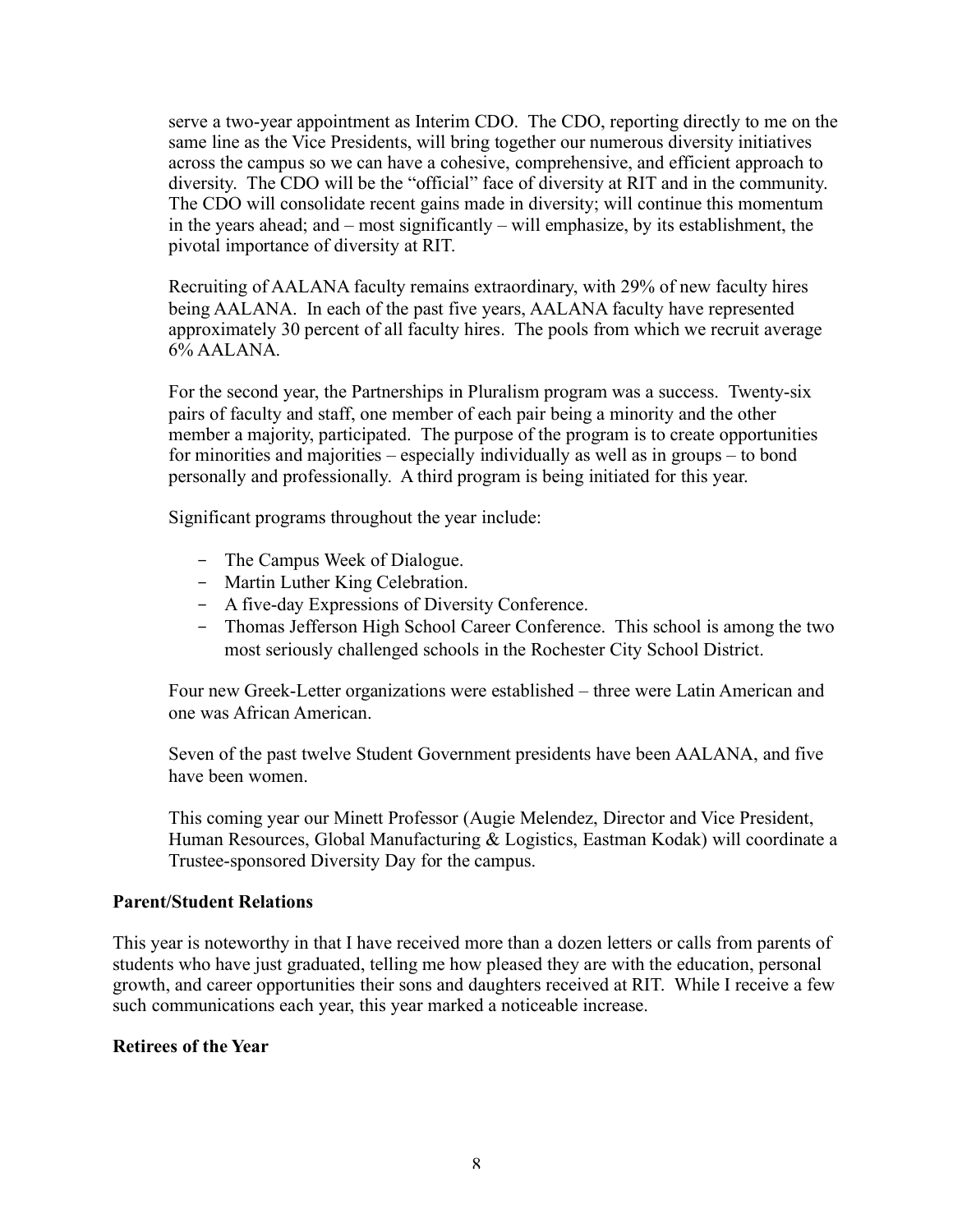Emeritus Professor of Philosophy Dane Gordon received the Faculty Retiree of the Year Award. Dane had been at RIT 38 years before retiring. Of course, he never really retired and is on the campus almost daily, still pursuing his scholarly interests – once a professor, always a professor. I shall speak to Dane's most current project later on.

Staff Retiree of the Year is Cathy Whittemore. Most of you will remember Cathy's no-nonsense style laced with the utmost competence, dedication, and good humor. She started at NTID, was President Emeritus Rich Rose's Administrative Assistant for 13 years, and my Administrative Assistant for five years. I must admit, she certainly cracked the whip and kept me in line.

RIT could not be better represented by any two individuals.

## **LOOKING AHEAD**

#### **Climate**

To effect significant change in order to reach stretch goals, a positive climate is a necessary condition. Without a positive climate, progress can be made, but full potential cannot be achieved. When one attempts to achieve significant change under a negative climate, progress will be slow until the climate begins to change. In fact, the best way to achieve a ramp-up in positive growth and change is to improve the organizational climate first.

We have been working hard to improve the RIT climate for a number of years. I believe the climate now is a most positive one across the campus. The attitude that faculty, staff, and students have about RIT is strong, much stronger than it was a number of years ago, and it is growing stronger each year.

I firmly believe that the best way to avoid a crisis situation is to prevent the crisis from happening in the first place. If, because of external factors beyond anyone's control, a crisis does occur, the existence of a positive climate will greatly facilitate working through the crisis.

It is always desirable to move from a position of strength. The time to introduce significant change is when you least need that change. The reason for this is that since you really do not need the change that much, the resistance to change – and typically change is resisted by at least some constituents – is minimal. To garner support for change is all the easier if you are starting from a strong climate position.

So, why have I said all of this? It is because I am introducing a combination of initiatives to improve in a substantive way the already strong climate we have. What would make me happy is to leave for my successor the strongest possible campus climate.

Accordingly, I have established the office of Chief Diversity Officer, reporting directly to me. I have discussed this position briefly in the previous section under Diversity.

I have also expanded the Office of the Student Ombudsperson to that of a campus-wide Ombudsperson. The new Ombudsperson will serve the needs of faculty and staff as well as students. I have appointed Lee Twyman, the current Student Ombudsperson, as Interim Campus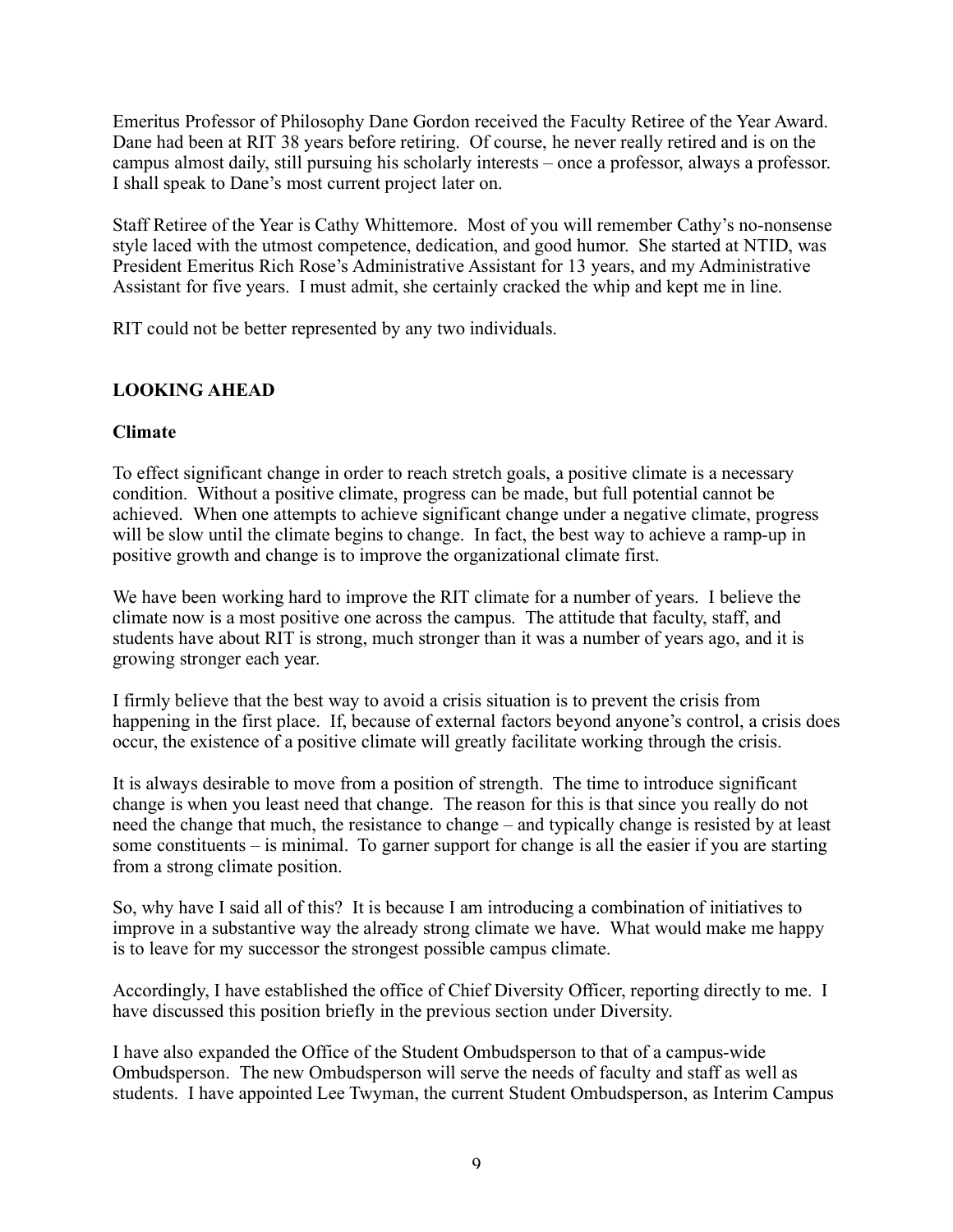Ombudsperson for one year. At the end of the year, we shall conduct a national search for a permanent Ombudsperson. This individual will serve a three-year term. At the end of this threeyear period, we will make a determination on whether we wish to establish the Campus Ombuds Office on a permanent long-term basis.

There is no crying need or crisis which is forcing the establishment of an Ombuds Office. Rather, it comes at the request of faculty and staff at a time when things are going relatively well. However, at the same time, certain individuals have issues which they feel would be better served through an informal process of counseling and information sharing rather than through a more formal process which could lead to a grievance. The idea is that the informal process, most of the time, will avoid the more formal grievance situations.

The Ombudsperson, who reports directly to the President, will be neutral and independent with regard to any issues raised by faculty, staff, or students. Confidentiality will be maintained at all times.

Finally, we shall be adopting a campus-wide Honor Code in the fall. The Code has already been reviewed by Student Government, Staff Council, and the Academic Senate. It will be discussed one more time before approval.

The intent of all three initiatives, taken together, is to provide a climate (environment or atmosphere) of openness, fairness, and trust across the campus. I want to be sure we have a climate in which everyone feels comfortable and confident that they will be treated with respect at all times. People should feel free to raise questions, to debate, and to disagree without fear of retaliation or recrimination. I think these measures will make a strong climate even better. As I said at the outset, the stronger the climate, the faster we can run and the further we can reach.

Fifteen years ago, I introduced the notion of "Shared Governance". It has taken 15 years to achieve reasonable clarity on what that means among trustees, faculty, staff, administration, and students. In summary, shared governance means that before important decisions are made, the constituents affected by the decision will be consulted for their input. This input will help shape the decision that is made. In this way, even though decisions may not be fully agreed with by those affected, the decisions will be supported because those affected at least understand the rationale and had an opportunity to influence the decisions. The initiatives I have described above – Chief Diversity Officer, Campus Ombudsperson, and Honor Code – are companion components to the shared governance process.

To sum up, in the coming year (and future years), we must work continually to enhance the campus climate.

#### **Reallocation**

I asked every unit in the university to offer 2% of its budget to a central pool for purposes of reallocation. As a consequence of this approach, some units across the university received budget cuts of up to 2%, while other units received significant budget increases based on reallocation as well as new monies.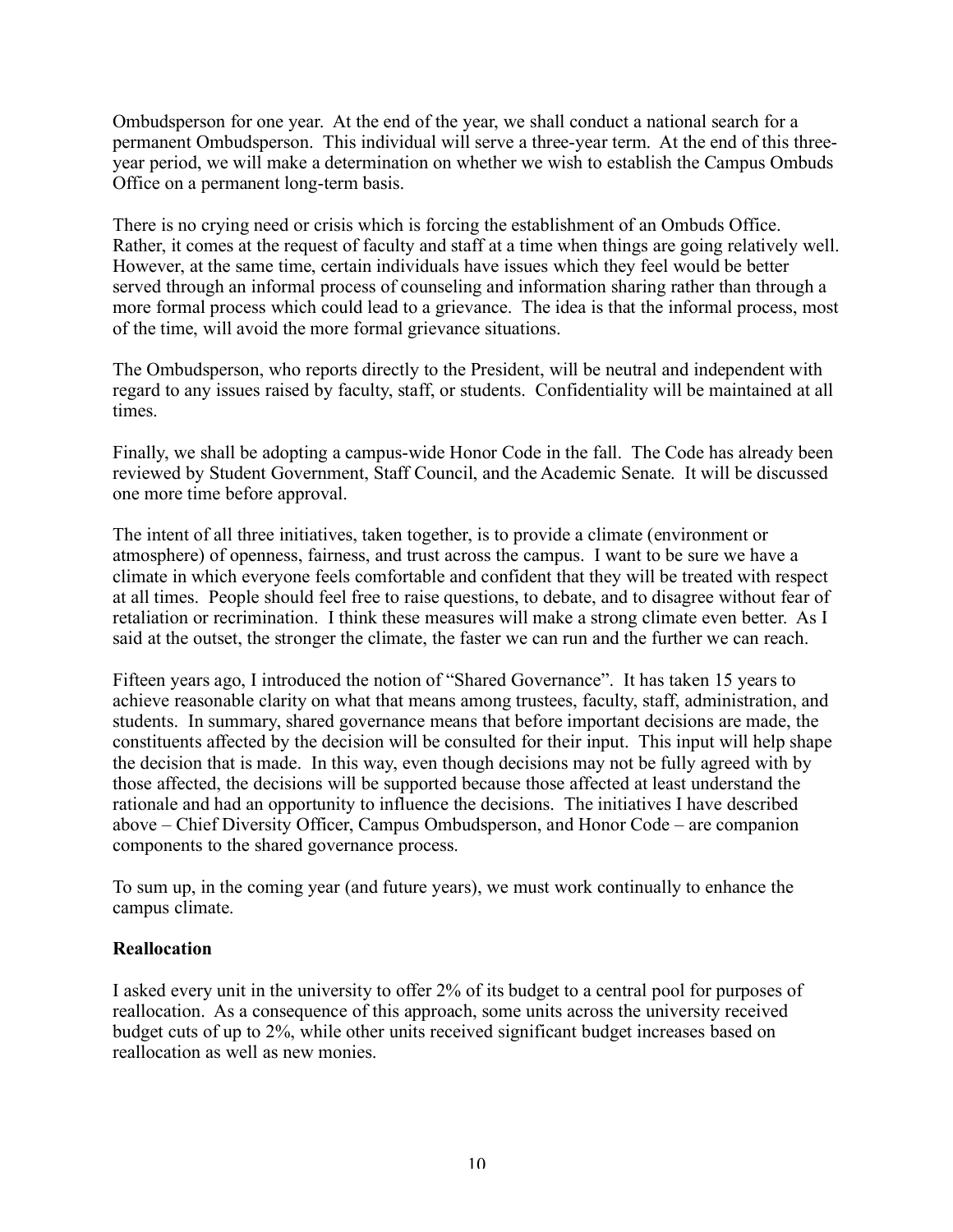Reallocating the budget was not necessary to balance next year's budget. However, without the reallocation component, significant progress towards pursuit of our Strategic Plan would not have been possible.

Going forward, I believe that reallocation has to be part of the RIT culture. This will be a significant change in what is the general expectation across academia as a whole. Typically, universities each year receive brilliant proposals for new or expandable programs. It is assumed that all existing programs are intrinsically valuable (otherwise they would not have been introduced in the first place). Therefore, new and expandable programs have to be funded from new monies. Hence, tuition and donations must be increased significantly in order to accommodate the obvious merits of the new and expandable programs while maintaining the existing programs.

This attitude, perhaps more than any other single factor, is what explains the spiraling costs of higher education. Of course, other explanations have been offered (by me and others). These have to do with the increasing costs of technology and materials which academia requires disproportionately to other sectors of society, the increasing need to provide "higher quality" programs for students, and the need to compete for the best students and the best faculty in the competitive marketplace. I submit that altering significantly the existing financial base is never seriously considered, unless there is an absolute crisis situation.

However, it is really not logical to argue that programs created years ago are always still as relevant and valuable now as they might have been earlier. Some of the existing programs may be of lesser quality than they once were or when compared to competitive programs. Existing programs may no longer command student interest or may no longer meet societal or industry needs. Existing programs may not be financially viable because of the high cost of labor, facilities, equipment, and other support required by them. These programs may be redundant in the marketplace  $-$  i.e., there is enough supply in the system to meet the demand. Some existing programs may no longer match a changing university mission.

Given the current culture, reallocation decisions based on financial viability, marketability, academic core, synergy and complementarity with other programs, relevance, and quality are made only rarely in a typical university. Therefore, if RIT can establish annual campus-wide reallocation as an on-going and expected critical aspect of its culture, RIT will have a strategic advantage over competitor universities. The 2% reallocation this year is as much a move to begin the establishment of this component of the RIT culture as it is to redirect funds to higher priority needs.

I realize that some units at RIT already reallocate budget to some degree each year. I also realize that the process is a difficult one, and one which can be divisive if not appropriately conducted. We will discuss this concept and process at the Vice Presidents and Deans Councils and with the governance groups over the next year so we can all be on the same page.

Summing up, as we go forward, campus wide reallocation must be a key strategy in each year's budget formulation. RIT will find a way to make it a reasonable and important part of its culture.

## **Branding**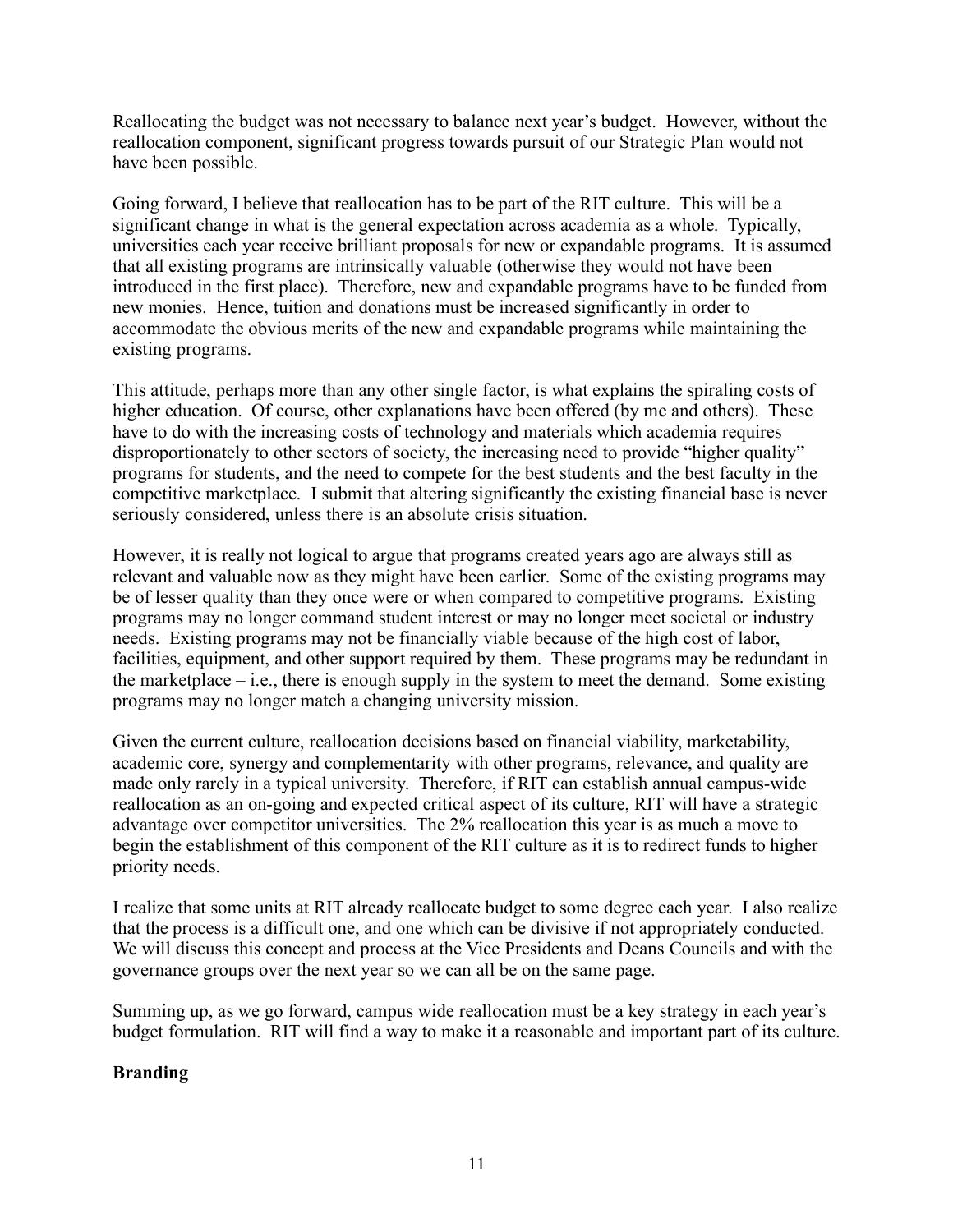All field work on branding research now has been completed by our consultants, Art & Science, LLP. Specifically, field work included:

Review of RIT materials supplied by RIT.

 Campus interviews and focus groups conducted in fall 2005; 40 interviews with 150 individuals, representing faculty, students, and staff from RIT's eight colleges and local alumni and trustees.

Alumni Phase: 400 completed phone interviews.

Prospective Student Phase: 700 completed phone interviews.

Corporations/Organizations phases: 34 completed phone interviews.

 Admitted Student Phase (includes enrolling and non-enrolling students): 720 phone interviews in Phase 1 followed by 420 secondary phone interviews.

Findings from the Alumni Phase have been presented by Art & Science. While analysis of data and field notes is progressing as scheduled on Prospective Student and Corporation/Organization phases, the Task Force has elected to delay reporting of findings from these two components until analysis is completed on the Admitted (enrolling and non-enrolling students) Student Phase.

Integration of findings from all phases will be completed and reported in September to the Branding Task Force and selected members of the RIT community. A full report including findings, interpretation, and recommendations will be presented to the RIT Board of Trustees in November. Based on this report, we shall develop a branding implementation plan within the spring time frame.

## **Re-accreditation**

RIT will undergo its 10-year Middle States re-accreditation process this coming year. The selfstudy document is already well underway, thanks to over a year's worth of good work by a campus-wide Steering Committee, ably chaired by Tom Raco. Throughout the fall and winter, the university community will have input into the final document, which, along with the evaluation site team visit in March, will form the basis of the re-accreditation decision. While we fully expect RIT's re-accreditation, we will not miss the opportunity the process poses for serious self-scrutiny and planning.

## **Capturing History with the RIT Press**

The RIT Press now has one imprint: the "RIT Cary Graphics Arts Press". This coming spring quarter, the RIT Press will introduce a second imprint: the "RIT University Press". This newest imprint will be used on all non-graphic arts-related titles.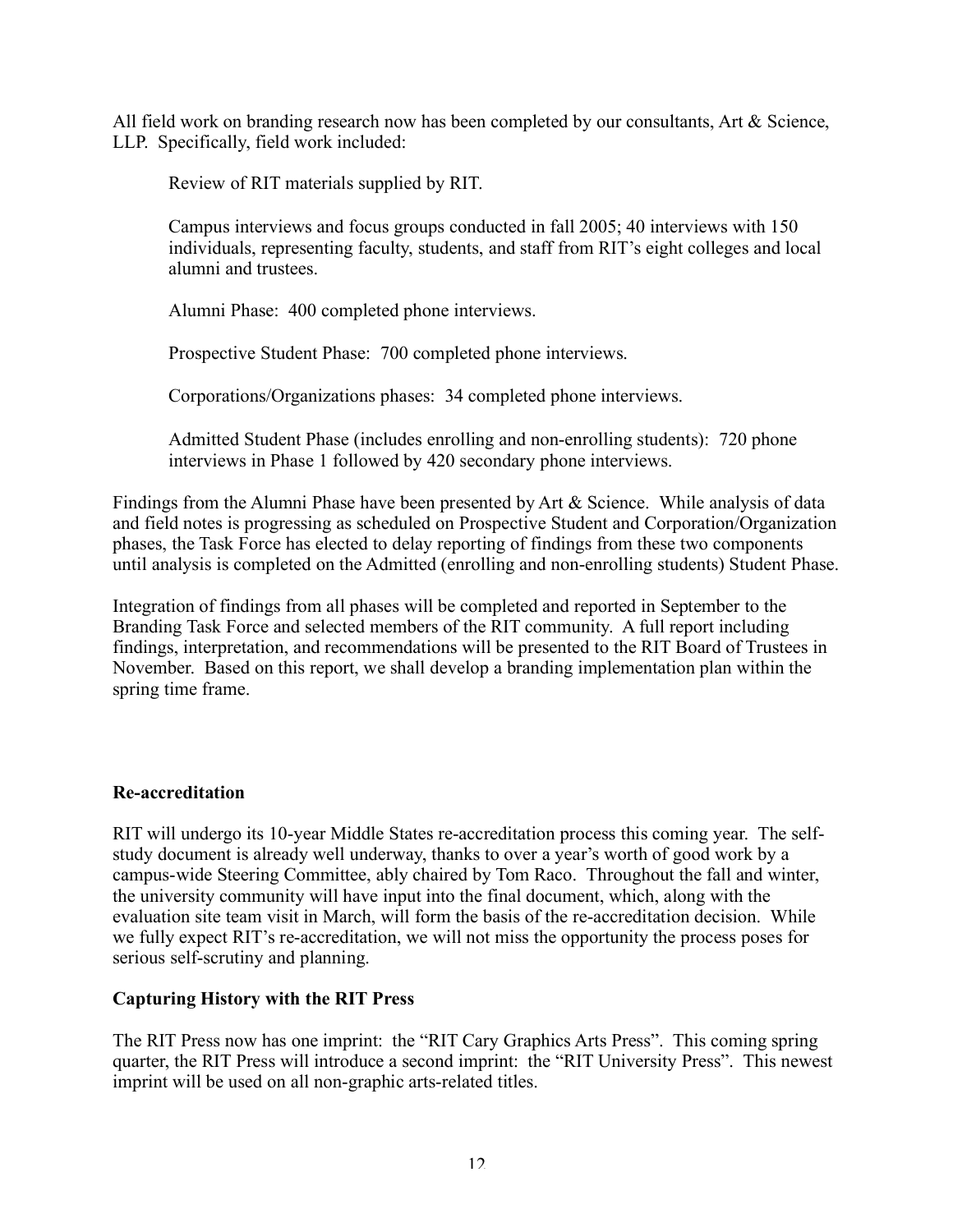The first publication under the RIT University Press will be Professor of Philosophy Dane Gordon's new edition of the history of RIT. Dane's first edition, published in 1982, presents RIT's history from the beginning through 1982. His second edition takes the history of RIT through 2006. Dane has been working steadily – in his inimitable scholarly and personable fashion – for six years on the new edition. I know it will be accurate, complete, valued, and – especially important – readable.

I expect the second publication – hopefully in late Spring 2007 – of the RIT University Press to be the Bob Davila story (the working title at the moment – and one that may change during the final editing process – is *Moments of Truth: The Journey of Robert R. Davila*). Professor of Research and Teacher Education Harry Lang, along with two co-authors, Oscar Cohen and Joseph Fischgrund, have been hard at work for two years preparing a biography of NTID Vice President Emeritus Robert Davila. As you know, I asked Harry – a renowned biographer and researcher – to tell "the remarkable story of a journey (still underway) through life that just had to be told". I have read the final manuscript – it is inspiring, motivating, and often breath-taking in many ways. It offers lessons for everyone.

Finally, the next publication (ready for distribution this September) of the RIT Cary Graphic Arts Press is a full-color book displaying extremely valuable American posters which tell the story of America over the years. I bring this to your attention because of its example of a traditional RIT strength – the ability to partner and collaborate in unique ways to achieve remarkable outcomes. In this instance:

 The subject material is a selection of posters on loan from the collection of Mark Resnick, a Vice President at 20<sup>th</sup> Century Fox in Los Angeles and a prominent collector of American posters. The posters – along with the book – will be on display at the RIT Bevier Gallery from September 9, through October 11, 2006, highlighting the American Image exhibition.

 The posters were digitally photographed using new capture technology designed and optimized by the immediate past McGhee Professor in Imaging Systems Management, Nitin Sampat, and several of his students.

 The book was designed by Associate Professor of Graphic Design Bruce Meader and Professor of Graphic Design Roger Remington. Roger also contributed an essay to the book.

 The book was printed by RIT's Printing Applications Lab on an Indigo digital press donated by Hewlett-Packard, who also contributed technical advice along the way.

 All of the paper (specially developed for the Indigo Press) was provided by Mohawk Fine Papers.

As RIT continues to advance its scholarship and integrates it into the teaching process, the RIT Press – under both of its imprints – will be of increasing importance.

#### **New President**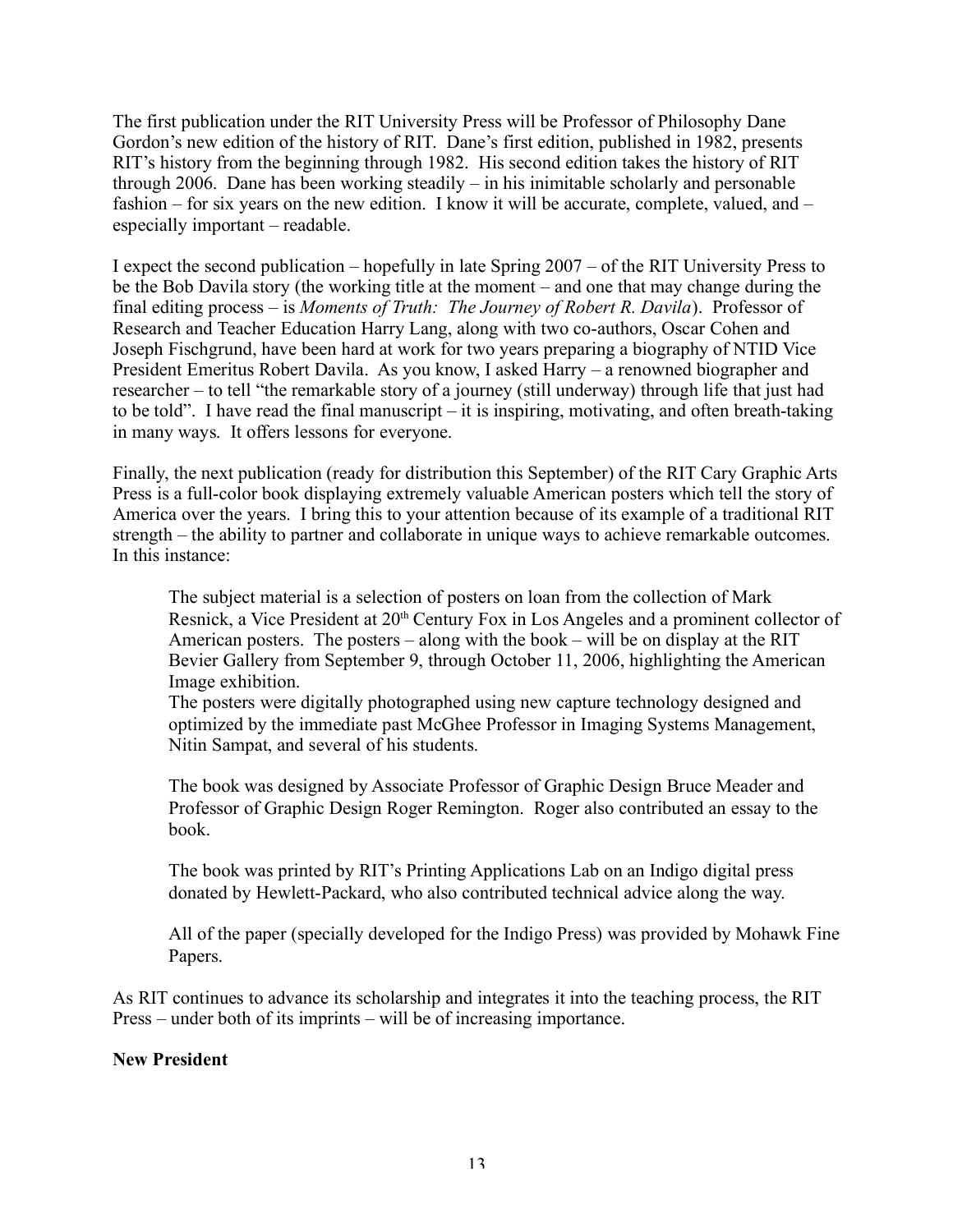I think the campus is looking with excitement towards the advent of a new president. Of course, there is also a bit of anxiety. Uncertainty will do that to people.

I certainly am looking forward to my successor. My role over the year, in this regard, is to offer whatever counsel I can to the Search Committee along the way, and to serve as super salesman and honest broker with the finalists.

The 21-person Search Committee, under the most able leadership of Trustee Don Boyce, is doing a splendid job.

## **Momentum**

We need to do everything we can to reinforce the very positive momentum now underway.

This means assisting Lisa Cauda as her division builds on the success of the Capital Campaign and begins to implement the new three-year Strategic Plan for Development and Alumni Relations.

Continuing our momentum means working hard on that part of our culture change which emphasizes that scholarship (research; creativity; discovery, application, and integration of new knowledge; and pedagogy) is integral to the teaching process and to the quality preparation of our students. This is the 15<sup>th</sup> Opening Day Address in a row that I have addressed the topic in one way or another. We have made significant progress over the years. We must continue to define and refine the essence of scholarship, teaching/learning, practice, and professional service (STLPS) as they relate to and complement one another.

There is no single hard and fast rule or no single precise formula for this complementary relationship. The acceptable balance among the mutually reinforcing components of STLPS may well be different for each individual, department, or college. The differences will reflect differences in department and college missions; differences in individual goals; and differences in the needs of individuals, departments, and colleges. The optimum balance for STLPS can (probably will) change over time.

The only constants are that the STLPS balance must optimally support student success and be consistent with the overall RIT Vision, Mission, and Strategic Plan. Faculty and staff, working in tandem with their department heads, deans, and supervisors, are responsible for determining the STLPS balance over time, consistent with guidelines provided by the vice presidents, president, and trustees.

Continuing our momentum means persistently developing the area of innovation, entrepreneurship, and commercialization of creative ideas that come from our faculty, staff, students, and alumni. This will be a way to further distinguish RIT as a career-focused university which utilizes scholarship to implement its educational goals.

Finally, continuing our momentum means we need to utilize the campus climate to develop and challenge new ideas, to converse and debate openly and fairly with one another, and to never say "never" as we stretch for the next level as a premier educational institution.